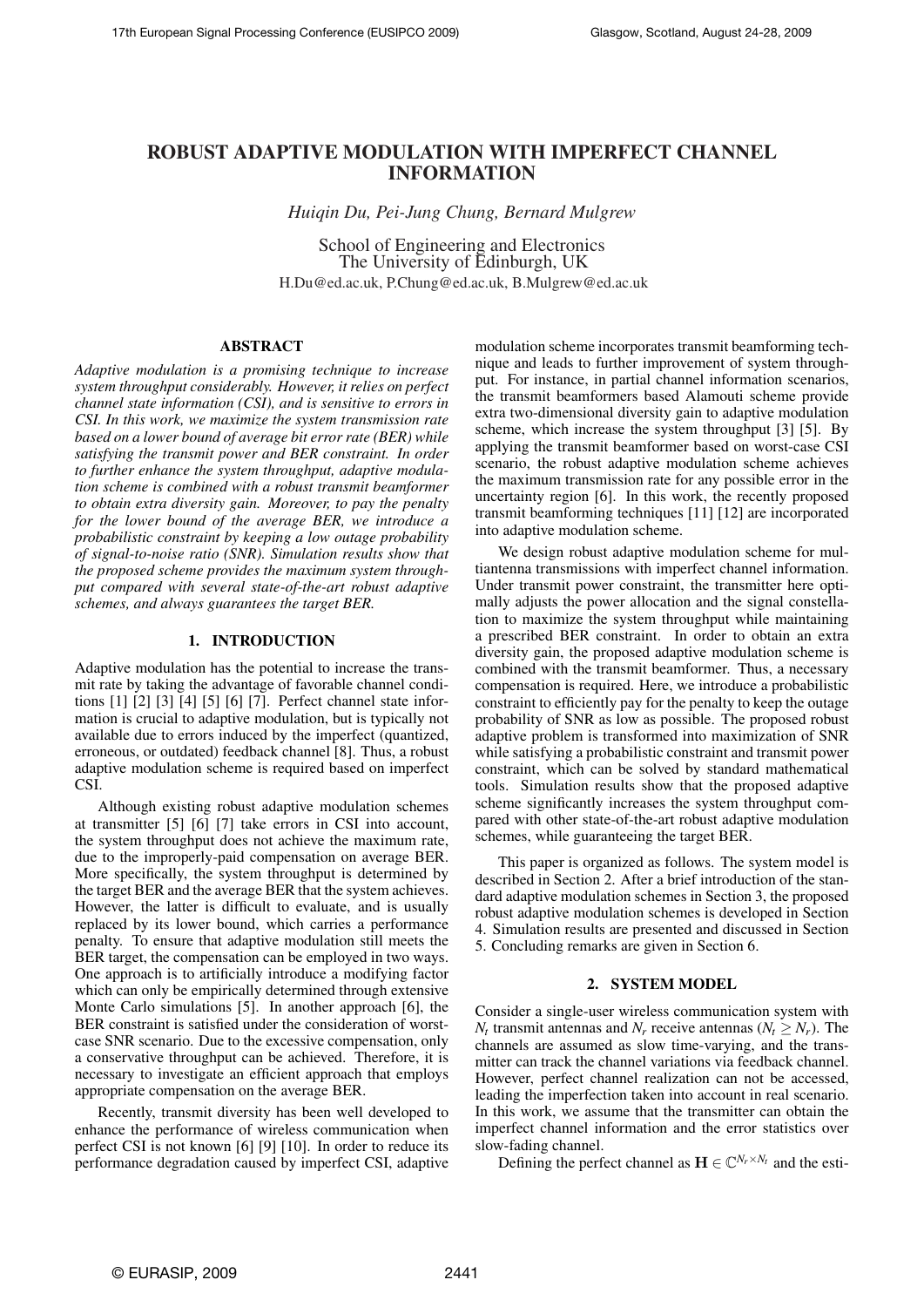mate as  $\hat{\mathbf{H}} \in \mathbb{C}^{N_r \times N_t}$ , we have

$$
\mathbf{H} := \hat{\mathbf{H}} + \mathbf{E}, \tag{1}
$$

where the channel matrix is  $\mathbf{H} = [\mathbf{h}_1, \dots, \mathbf{h}_{N_t}]$  , and the error matrix  $\mathbf{E} \in \mathbb{C}^{N_r \times N_t}$  consists of i.i.d complex normally distributed entries with variance  $\sigma_e^2$ . The information-bearing symbol  $s \in \mathbb{C}^{P \times 1}$  is drawn from an appropriate signal constellation of size *M* with average energy *E<sup>s</sup>* , spread by a precoding matrix  $C \in \mathbb{C}^{N_t \times P}$  and transmitted through multiple channels.

According to the error model (1), the SNR is a function of the channel estimate  $\hat{H}$  and the random error  $E$ ,

$$
\gamma = \frac{E_s}{N_0} \text{tr} \left\{ \mathbf{C}^H (\hat{\mathbf{H}} + \mathbf{E})^H (\hat{\mathbf{H}} + \mathbf{E}) \mathbf{C} \right\},\tag{2}
$$

where  $N_0$  is the energy of the additive white Gaussian noise (AWGN) with zero mean and variance  $N_0/2$  per real and imaginary dimension.

#### 3. STANDARD ADAPTIVE MODULATION

The goal of adaptive modulation is to maximize the system transmission rate, subject to BER constraint and power constraints. To simplify the design, we rely on the approximation of the instantaneous BER, which is a function of received SNR  $\gamma$  and constellation size  $2^k$  [2]

$$
\text{BER}(k, \gamma) \approx 0.2 \exp\left(-\frac{1.6\gamma}{2^k - 1}\right),\tag{3}
$$

where  $k$  is the transmission rate. The average BER can be calculated by taking the expectation of the instantaneous BER with respect to  $γ$ , as follows

$$
\overline{\text{BER}}(k) = \int_0^\infty \ \text{BER}(k, \gamma) \ p(\gamma) d\gamma \,. \tag{4}
$$

Here, we define the BER constraint as

$$
\overline{\text{BER}}(k) \leq \text{BER}_0 , \qquad (5)
$$

where BER<sub>0</sub> is pre-specified value, usually defined as  $10^{-3}$ .

According to (3), (4) and (5), the optimization problem can be formulated as

$$
\max k, \tag{6}
$$

$$
subject to \quad \overline{BER}(k) \le BER_0 , \qquad (7)
$$

where the transmission rate  $k$  is parameterized by the average BER and BER constraint.

## 4. ROBUST DESIGN WITH IMPERFECT CHANNEL INFORMATION

In practice, the CSI can not be perfectly known, leading a significant degradation performance of system throughput. Thus, for robust adaptive modulation scheme, it is crucial to take the errors in CSI into account. In this section, we combine robust adaptive modulation scheme with recently developed robust transmit beamforming technique [11] [12], which can significantly enhance the system throughput.

Since the integral in (4) can not be calculated in closed form, a common method is to take the lower bound of average BER [5],

$$
\overline{\text{BER}}_L(k) = 0.2 \exp\left(-\frac{1.6 \overline{\gamma}}{2^k - 1}\right) ,\qquad (8)
$$

where  $\bar{\gamma}$  is the average SNR. By considering BER constraint (5), a suboptimal transmission rate can be expressed as

$$
k' = \log_2\left(1 - \frac{1.6 \overline{\gamma}}{\ln(5 \text{ BER}_0)}\right),\tag{9}
$$

where  $k'$  denotes as the suboptimal transmission rate. Given a pre-specified BER constraint, the maximum achievable transmission rate increases with the average SNR [5].

However, according to Jensen's inequality, the average BER (4) may be larger than the target BER, leading the constraint (5) violated [5]. Two approaches are used to prevent this. One introduces a modifying factor to set a smaller BER target [5], which only can be empirically determined by extensive Monte Carlo simulation. Another approach [6] considers the worst-case SNR, which leads conservative solution due to extreme rare worst operational condition. In order to efficiently maximize the system throughput, we propose a novel approach which can intelligently and efficiently prevent the constraint violation.

In order to avoid the suboptimal transmission rate violating the average BER constraint, we introduce a probabilistic constraint that keeps a low outage probability of SNR.

To illustrate the novelty in the proposed scheme, we investigate the relationship between average BER and its lower bound. According to [13], the instantaneous BER,  $BER(k, \gamma)$ , can be approximated by a Taylor series about the mean SNR  $\bar{\gamma}$  that is truncated after the quadratic term, such as

$$
BER(k,\gamma) \approx \frac{\overline{BER}_L(k) + (\gamma - \overline{\gamma}) \overline{BER}'_L(k)}{+\frac{(\gamma - \overline{\gamma})^2}{2} \overline{BER}''_L(k) + o(\gamma),}
$$

where  $\overline{\text{BER}}_L^{\prime}(k)$  and  $\overline{\text{BER}}_L^{\prime\prime}(k)$  are defined as first derivative and second derivative of  $\overline{BER}_L(k)$  with respect to *k*. Ignoring higher order terms and taking the expectation of BER, we have

$$
\overline{BER}(k) \approx \int_0^\infty \left[ \overline{BER}_L(k) + (\gamma - \overline{\gamma}) \overline{BER}'_L(k) + \frac{(\gamma - \overline{\gamma})^2}{2} \overline{BER}'_L(k) \right] p(\gamma) d\gamma
$$
  
\n
$$
= \overline{BER}_L(k) + 0.2 \frac{\text{var}\{\gamma\}}{2} \overline{BER}'_L(k)
$$
  
\n
$$
= \overline{BER}_L(k) \left( 1 + \frac{\text{var}\{\gamma\}}{10} \left( \frac{-1.6}{2^k - 1} \right)^2 \right). (10)
$$

Note that the first-order term vanishes as a result of the expectation operation, and the approximation will be accurate if the instantaneous SNR is well concentrated about its mean, namely the variance of SNR var $\{\gamma\}$  is small. It also clearly indicates that the penalty of lower bound BER comes from the ignored higher order terms.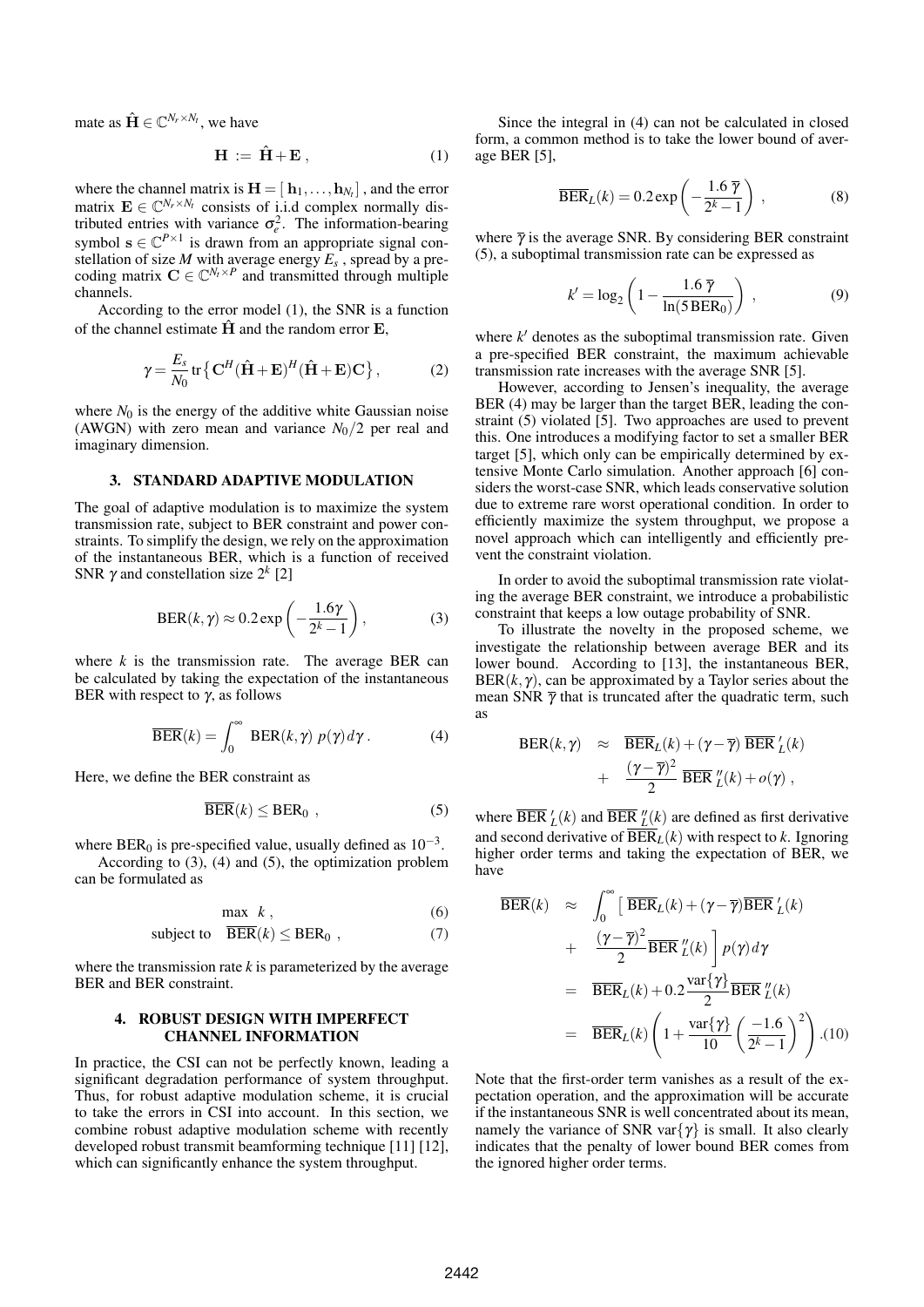

Figure 1: Average normalized throughput comparison, <sup>γ</sup>*th* = 0.95 and  $p_{out} = 10\%$ 

In recently proposed probabilistic-constrained transmit beamforming techniques [11] [12], we find that the highorder terms in (10) can be reasonably taken into account with a properly defined outage probability constraint. We define the probabilistic constraint that the SNR  $\gamma$  falls below a threshold,

$$
Pr\{\gamma \leq \gamma_{th}\} \leq p_{out} , \qquad (11)
$$

where the SNR threshold is defined as  $\gamma_{th}$ , and  $p_{out}$  is a prespecified probability value that satisfies QoS requirements, and Pr{*A*} stands for the probability of event *A*. Note that by setting the threshold equal to or larger than the average SNR,  $\bar{\gamma}$ , and the outage probability at a low level, leading well-concentrated random variables γ, correspondingly, the difference between average BER and its lower bound is reduced without any extra compensation.

By taking the lower bound of average BER (8) and introducing the probabilistic constraint (11), our adaptive modulation scheme (6)-(7) can be formulated as follows

$$
\max \ \log_2\left(1 - \frac{1.6 \ \overline{\gamma}}{\ln(5 \overline{\text{BER}}_L(k))}\right) \,, \tag{12}
$$

subject to

$$
\overline{\text{BER}}_L(k) \leq \text{BER}_0 \tag{13}
$$

$$
Pr\{\gamma \le \gamma_{th}\} \le p_{out} \ . \tag{14}
$$

It indicates that the system throughput is determined by the achievable average SNR and outage probability of varied SNR. Applying the robust transmit beamforming [11] [12], the average SNR is maximized while the robustness is achieved by taking errors in CSI proportionally. Compared to other popular robust designs [10] [6], simulation results show that the probabilistic constraint approach has the best performance. Consequently, it leads to the highest transmit rate in the proposed adaptive modulation scheme.



Figure 2: BER for the proposed robust adaptive modulation scheme,  $\gamma_{th} = 0.95$  and  $p_{out} = 10\%$ 

### 5. SIMULATION RESULTS

In our simulation, we consider a single-user MIMO system with multiantenna at both transmitter and receiver sides ( $N_t \geq$  $N_r$ ). 10<sup>5</sup> Monte-Carlo runs are used to obtain each point. The proposed adaptive modulation scheme is compared with other adaptive schemes based on different approaches, such as the worst-case approach [6] and the orthogonal space-time block code (OSTBC) approach [14]. Without any loss of generality, we assume the following:

• Channel parameters : The channel between *p*th and *q*th transmit antennas can be presented as [15]

$$
[\mathbf{H}^H \mathbf{H}]_{p,q} \approx \frac{1}{2\pi} \int_0^{\pi} \exp\left[-j2\pi(p-q)\Delta \frac{d_t}{\lambda} \sin \theta\right] d\theta,
$$

where angle of spread  $\Delta$  is related to the channel state information,  $\lambda$  is the wavelength of a narrow-band signal, and  $d_t$  the antenna spacing and  $\Delta$  the angle of spread. We set  $d_t = 0.5\lambda$  and  $\Delta = 30^\circ$ .

• Error in CSI : We assume that the error is Gaussian distributed with zero mean and covariance matrix  $\sigma_e^2 \mathbf{I}$ , i.e.

$$
\mathbf{E}_{N_r \times N_t} \sim \mathscr{CN}(0,\sigma_e^2\mathbf{I}).
$$

In our simulation, the variance of the error is set as 0.6.

• Other parameters : We set the target BER as  $10^{-3}$ . The SNR threshold is  $\gamma_{th} = 0.95$ , and  $\bar{E}_s/N_0 = 1$ . The outage probability is  $p_{out} = 10\%$ .

In Fig. 1 , the average throughput [6] has been normalized with respect to the code rate, so that the gains provided by the robust technique itself for different number of transmit antennas can be compared directly. In this case, 4 transmit antennas and 3 receive antennas are considered. The eigenvalues of  $\hat{H}^H\hat{H}$  are (0.4676, 0.4104, 0.1220, 0). With the same channel condition, the proposed scheme requires less transmit power among other schemes to fulfill the BER constraint, thus larger constellation size is allowed to modulate